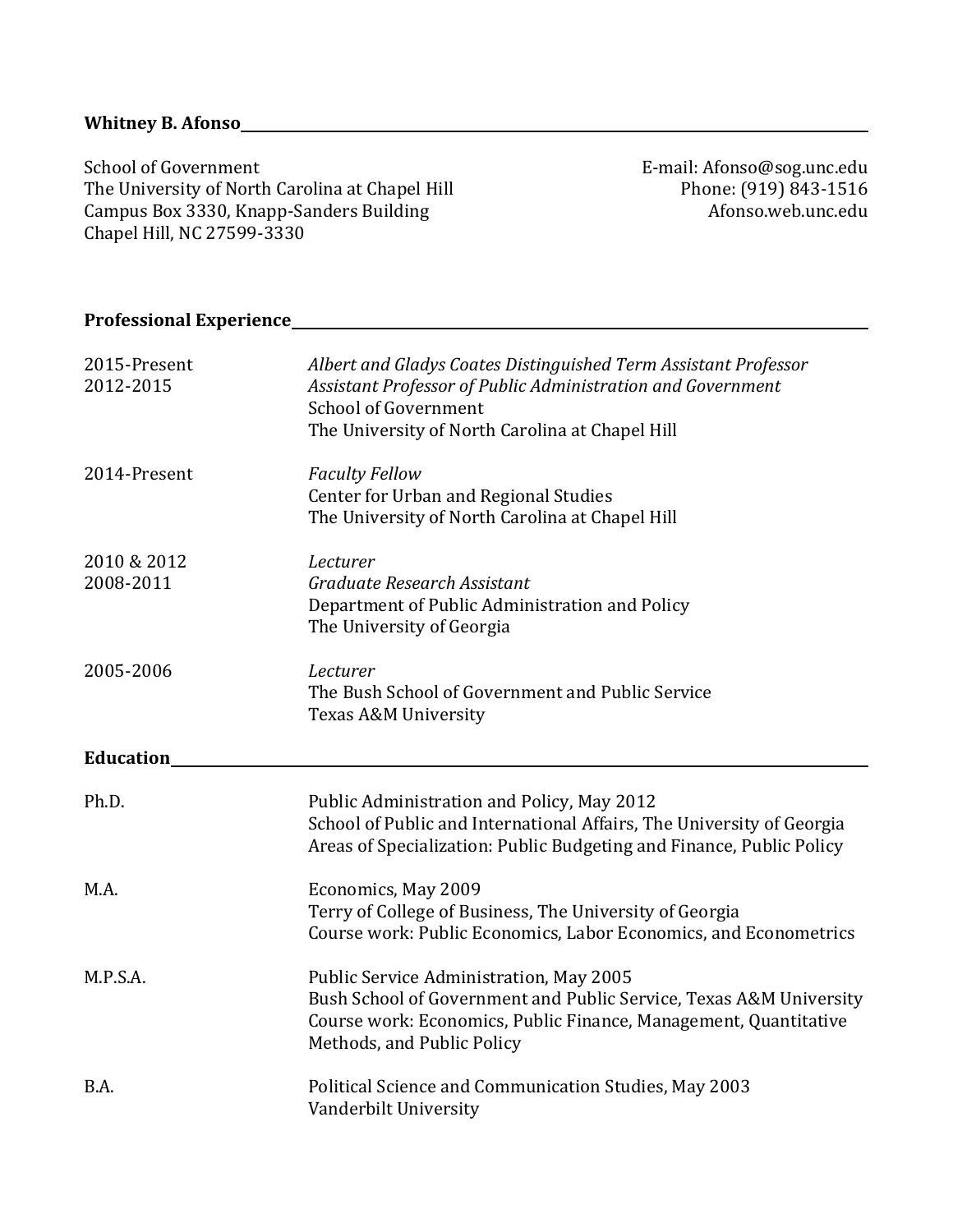# **Supplementary Training**

|          | The Odum Institute at University of North Carolina:<br>2015: "Applied Multilevel Analysis"<br>2015: "Introduction to Structural Equation Modeling"                                                              |  |  |  |  |
|----------|-----------------------------------------------------------------------------------------------------------------------------------------------------------------------------------------------------------------|--|--|--|--|
|          | Inter-university Consortium for Political and Social Research (ICPSR)<br>2014: "Analyzing Social Networks: An Introduction"<br>2013: "Introduction to Spatial Regression Analysis"                              |  |  |  |  |
|          | Data Matters: Data Science Summer Workshop Series<br>2014: "Social Network Analysis: Description and Inference"<br>2014: "Introduction to Data Visualization"                                                   |  |  |  |  |
| Articles |                                                                                                                                                                                                                 |  |  |  |  |
| 2017:    | "Citizens Engaging Government: The Case of Participatory Budgeting in Greensboro"<br>2017. Public Administration Quarterly 41(1): 7-42.                                                                         |  |  |  |  |
|          | "Revenue Portfolio and Expenditures: An examination of the volatility of tax revenue<br>and expenditure patterns during the Great Recession" (forthcoming at International<br>Journal of Public Administration) |  |  |  |  |
| 2016:    | "Time to Adoption of Local Option Sales Taxes: An Examination of Texas<br>Municipalities." 2016. Public Finance Review. DOI: 10.1177/1091142116673147                                                           |  |  |  |  |
|          | "The Effect of Connecticut's Income Tax Adoption on Migration." 2016. Journal of<br>Public Policy. https://doi.org/10.1017/S0143814X16000234                                                                    |  |  |  |  |
|          | "The Equity of Local Sales Tax Distributions in Urban, Suburban, Rural, and<br>Tourism-Rich Counties in North Carolina." 2016. Public Finance Review 44(6): 691-<br>721.                                        |  |  |  |  |
|          | "The Fiscal Impact of Annexation Method on Municipal Finances" with Russell<br>Smith. 2016. Growth and Change 47(4): 664-681.                                                                                   |  |  |  |  |
| 2015:    | "Leviathan or Flypaper: Earmarked Local Sales Taxes for Transportation." 2015.<br>Public Budgeting & Finance 35(3): 1-23.1                                                                                      |  |  |  |  |
|          | "State Income Taxes and Military Service Members' Legal Residency Choices." 2015.<br>Contemporary Economic Policy 33(2): 334-350.                                                                               |  |  |  |  |

 $\overline{a}$ 

<sup>1</sup> Winner of the Jesse Burkhead Award for best manuscript published in *Public Budgeting & Finance* in 2015.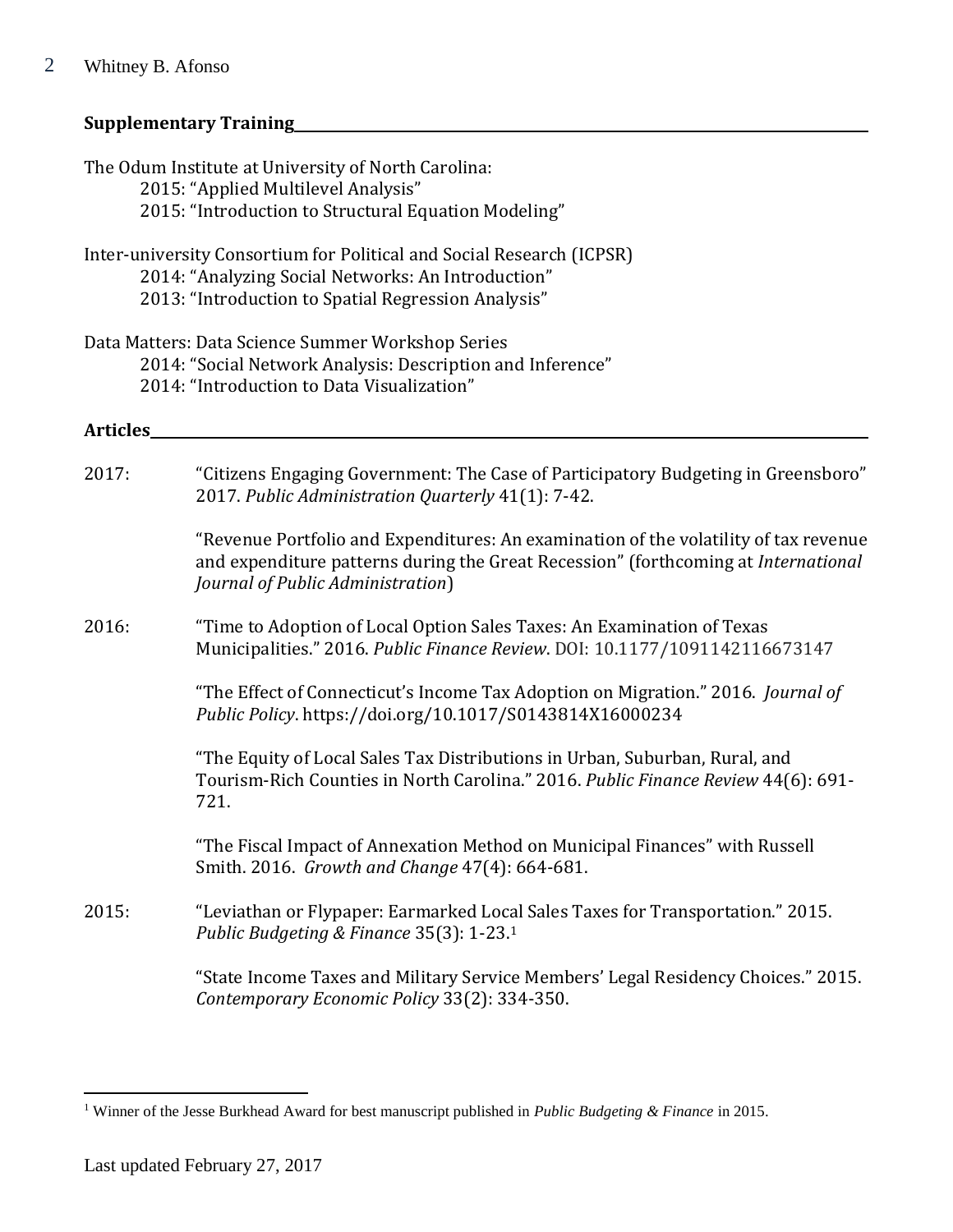"LOST and Found Tax Dollars: Local Option Sales Taxes, Property Taxes, and Own Source Revenue" 2015. *Journal of Public Budgeting, Accounting and Financial Management* 27(3): 318-351.

2014: "Fiscal Illusion in State and Local Finances: A Hindrance to Transparency." 2014. *State and Local Government Review* 46(3): 219-228.

> "Local Sales Taxes as a Means of Increasing Revenues and Reducing Property Tax Burdens: An Analysis Using Propensity Score Matching." 2014. *Public Budgeting & Finance* 34(2): 24-43.

"Local Government Capital Spending During and After Recessions: A cause for concern?" 2014. *International Journal of Public Administration* 37(8): 494-505.

2013: "Diversification Toward Stability? The Effect of Local Sales Taxes on Own Source Revenue." 2013. *Journal of Public Budgeting, Accounting and Financial Management* 25(4): 649-674.

> "Coping With the Great Recession: Theory and Practice for County Governments." 2013. *International Journal of Public Administration* 36(11): 768-779.

#### **Research in Progress**

"State LOST Laws: A Comprehensive Analysis of the Laws Governing Local Option Sales Taxes" (Invitation to revise and resubmit)

"Capital Spending in Local Government: Providing Context through the Lens of Government-Wide Financial Statements" with Bill Rivenbark and Dale Roenigk (Under review)

"Revenue Portfolio Diversification: Does Reliance on a Broader Base of Revenue Instruments Lead to Increased Stability?" (In process)

"The Impact of the "Amazon Tax" on Local Sales Tax Revenue" (In process)

"Fiscal Delusion: Why do citizens pass local sales taxes?" (In process)

# **Professional Publications and Book Chapters**

"LOSTs in Detail: A Comparison of North Carolina's Local Option Sales Tax Policy with Those of Other States." with Margaret Murphy and Tommy Tobin. 2016. Chapel Hill, NC: School of Government, University of North Carolina at Chapel Hill.

"Revenue Forecasting." 2016. In Kara Millonzi (Ed), *Introduction to Local Government Finance, Third Edition* (pp. 125-150). School of Government, University of North Carolina at Chapel Hill.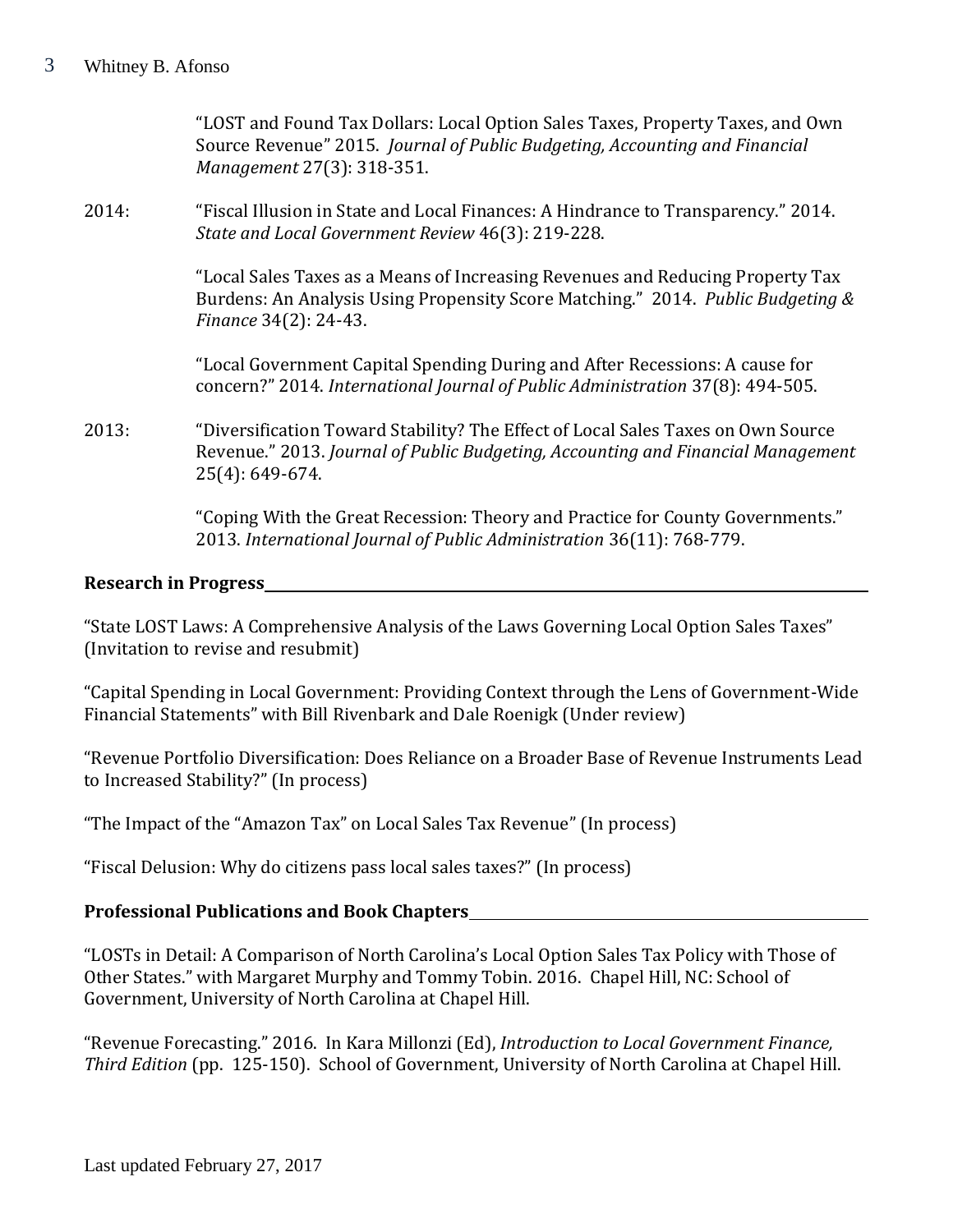#### Whitney B. Afonso 4

"The Challenge of Transparency in Taxation." 2015. *Mercatus on Policy*, Arlington, VA: Mercatus Center, George Mason University. [http://mercatus.org/publication/challenge-transparency](http://mercatus.org/publication/challenge-transparency-taxation)[taxation](http://mercatus.org/publication/challenge-transparency-taxation)

"The Equity of Sales Tax Revenue in North Carolina Counties." 2015. *Local Finance Bulletin*: 49, Chapel Hill, NC: School of Government, University of North Carolina at Chapel Hill.

"White Paper on Equity of LOST Revenue in North Carolina." 2015. White paper prepared for the North Carolina Association of County Commissioners.

"An Introduction to Revenue Forecasting." 2014. In Frayda Bluestein (Ed), *County and Municipal Government in North Carolina, Second Edition* (pp. 293-304). School of Government, University of North Carolina at Chapel Hill.

"Theory and Practice for Coping with Economic Downturns at the Local Level: Part I." 2014. *Local Finance Bulletin*: 48, Chapel Hill, NC: School of Government, University of North Carolina at Chapel Hill.

"Revenue Forecasting." 2014. In Kara Millonzi (Ed), *Introduction to Local Government Finance, Second Edition* (pp. 179-203). School of Government, University of North Carolina at Chapel Hill.

"Would You Like a Receipt with That? An Information-Sharing Tool for Enhancing Citizen Engagement." 2014. *Public Management Bulletin*: 8, Chapel Hill, NC: School of Government, University of North Carolina at Chapel Hill.

# **Web-Based Publications**

"Mirror, Mirror on the wall, How much revenue will we generate this fall?" 2017. *Death & Taxes: The public finance blog you can't avoid*.<http://deathandtaxes.sog.unc.edu/>

"North Carolina Budget & Evaluation Officer Certification: FAQ." 2017. *Death & Taxes: The public finance blog you can't avoid*.<http://deathandtaxes.sog.unc.edu/>

"Let's play 'Who's Paying That Tax?'" 2017. *Death & Taxes: The public finance blog you can't avoid*. <http://deathandtaxes.sog.unc.edu/> (Reprinted in the Line Item: The Official Newsletter of the Association for Budgeting and Financial Management).

"Who you gonna call? A lawyer." 2016. *Death & Taxes: The public finance blog you can't avoid*. <http://deathandtaxes.sog.unc.edu/>

"LOST: Finally explained! Mysteries Solved! Secrets Revealed! Part 3" 2016. *Death & Taxes: The public finance blog you can't avoid*.<http://deathandtaxes.sog.unc.edu/>

"LOST: Finally explained! Mysteries Solved! Secrets Revealed! Part 2" 2016. *Death & Taxes: The public finance blog you can't avoid*.<http://deathandtaxes.sog.unc.edu/>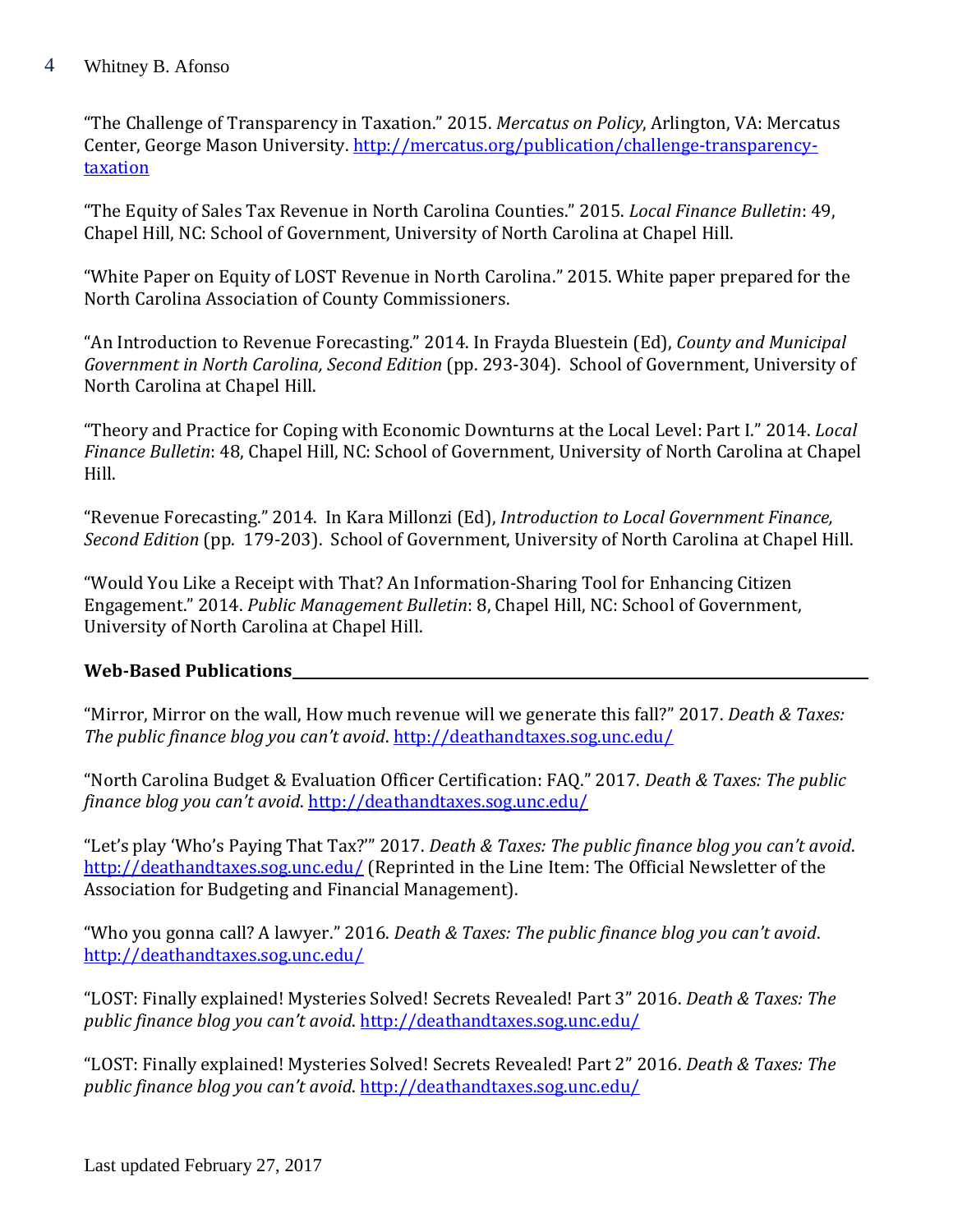#### Whitney B. Afonso 5

"LOST: Finally explained! Mysteries Solved! Secrets Revealed!" 2016. *Death & Taxes: The public finance blog you can't avoid*.<http://deathandtaxes.sog.unc.edu/>

"The Challenge of Transparency in Taxation (Part II)" 2015. *Iowa Transparency Newsletter*, Mt. Pleasant, IA: Public Interest Institute.<http://www.iowatransparency.org/dec15newsletter.html>

"The Challenge of Transparency in Taxation (Part I)" 2015. *Iowa Transparency Newsletter*, Mt. Pleasant, IA: Public Interest Institute.<http://www.iowatransparency.org/nov15newsletter.html>

"A lack of transparency is leading to a fiscal illusion where citizens underestimate their tax burdens and the cost of government." 2014. *American Politics and Policy Blog*. London School of Economics and Political Science.<http://bit.ly/1xApbww>

### **Teaching Experience**

| University of North Carolina-Chapel Hill |                                                                                       |
|------------------------------------------|---------------------------------------------------------------------------------------|
|                                          | Carolina MPA-Residential:                                                             |
|                                          | <b>Public Financial Management</b>                                                    |
|                                          | Economics for Public Administrators                                                   |
|                                          | Independent Study on State EITC                                                       |
|                                          | Immersion: Changing the DNA of Your Community<br>MPA@UNC- On-line:                    |
|                                          | <b>Public Financial Management</b>                                                    |
| University of Georgia                    | Public Administration and Democracy (B.A.)<br>Government Budgeting and Finance (B.A.) |
| Texas A&M University                     | Statistics Lab (MPSA)                                                                 |
| <b>Conference Participation</b>          |                                                                                       |

#### **Research Presentation:**

Applied Research in Public Finance

2017: "The Impact of the "Amazon Tax" on Local Sales Tax Revenue" (Bloomington, IN) April 2017.

Association for Budgeting and Financial Management

2016: "Revenue Portfolio Diversification: Does Reliance on a Broader Base of Revenue Instruments Lead to Increased Stability?" (Seattle, WA) October 2016. 2016: "State Laws Governing the Use and Structure of Local Sales Taxes: A comprehensive overview and discussion of the diversity and complexity of local sales taxes" (Seattle, WA) October 2016. 2015: "Adoption of Municipal Sales Taxes in Texas" (Washington, DC) October 2015. 2014: "Fiscal Delusion: Why Do Citizens Pass Local Sales Taxes?" (Grand Rapids, MI) October 2014.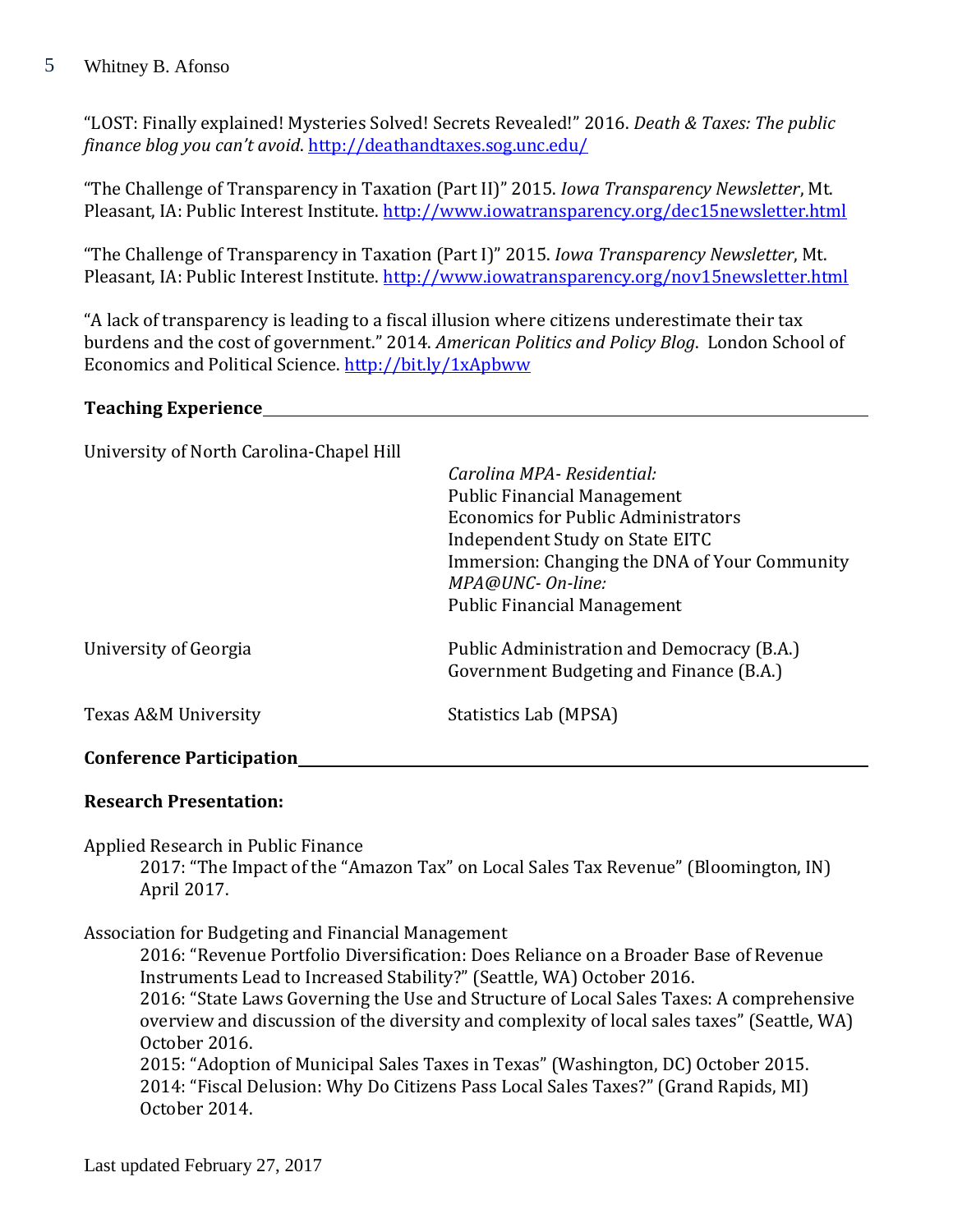2014: "Leviathan or Flypaper: Earmarked Local Sales Taxes for Transportation" (Grand Rapids, MI) October 2014.

2013: "The Effect of Connecticut's Income Tax Adoption on Residency Decisions" (Washington, DC) October 2013.

2013: "Local Sales Tax Distributions in Urban, Suburban, Rural, and Tourism Rich Counties in North Carolina: Who wins and who loses?" (Washington, DC) October 2013.

2012: "Diversification Towards Stability? The Effect of Local Sales Taxes on Own Source Revenue" (New York, NY) October 2012.

2011: "LOST and Found: Local option sales taxes, property taxes, and own source revenue" poster presentation (Washington, DC) October 2011.

2010: "State Income Tax Disincentives: Military Residences" (Omaha, NE) October 2010. 2009: "Sunseted Agencies and Their Prior Budgets in Texas" (Washington, DC) October 2009.

Public Management Research Association Conference

2017: "The Impact of the "Amazon Tax" on Local Sales Tax Revenue" (Washington, DC) June 2017.

2015: "Time to Adoption of Local Option Sales Taxes: An Examination of Texas Municipalities using a Cox Proportional Hazard Model from 1967-2012" (Minneapolis, MN) June 2015.

2013: "Local Sales Taxes as a Means of Increasing Revenues and Reducing Property Tax Burdens: An Analysis Using Propensity Score Matching" (Madison, WI) June 2013.

# Southeastern Conference of Public Administration

2016: "County Revenue Portfolio Volatility and Expenditure Patterns During the Great Recession" (Raleigh, NC) October 2016.

2014: "State LOST Laws: A Comprehensive Analysis of the Laws Governing Local Option Sales Taxes" with Tommy Tobin\* (Atlanta, GA) September 2014.

# Azienda Pubblica Workshop

2016: "Revenue Portfolio and Expenditures: An examination of the volatility of tax revenue and expenditure patterns during the Great Recession" Symposium on "The Paradigm Shift from Output to Outcome Measures in the Public Sector" (Palermo, Italy) May 2016.

# National Tax Association

2014: "Fiscal Delusion: Why do citizens pass local sales taxes?" (Santa Fe, NM) November 2014.

2009: "State Income Tax Disincentives" (Denver, CO) November 2009.

# Urban Affairs Association Conference

2014: "Leviathan or Flypaper: Earmarked Local Sales Taxes for Transportation" (San Antonio, TX) March 2014.

# Southeastern Division of the Association of American Geographers

2013: "The Fiscal Impact of Annexation Methodology on Municipal Finances" with Russell Smith\* (Roanoke, VA) November 2013.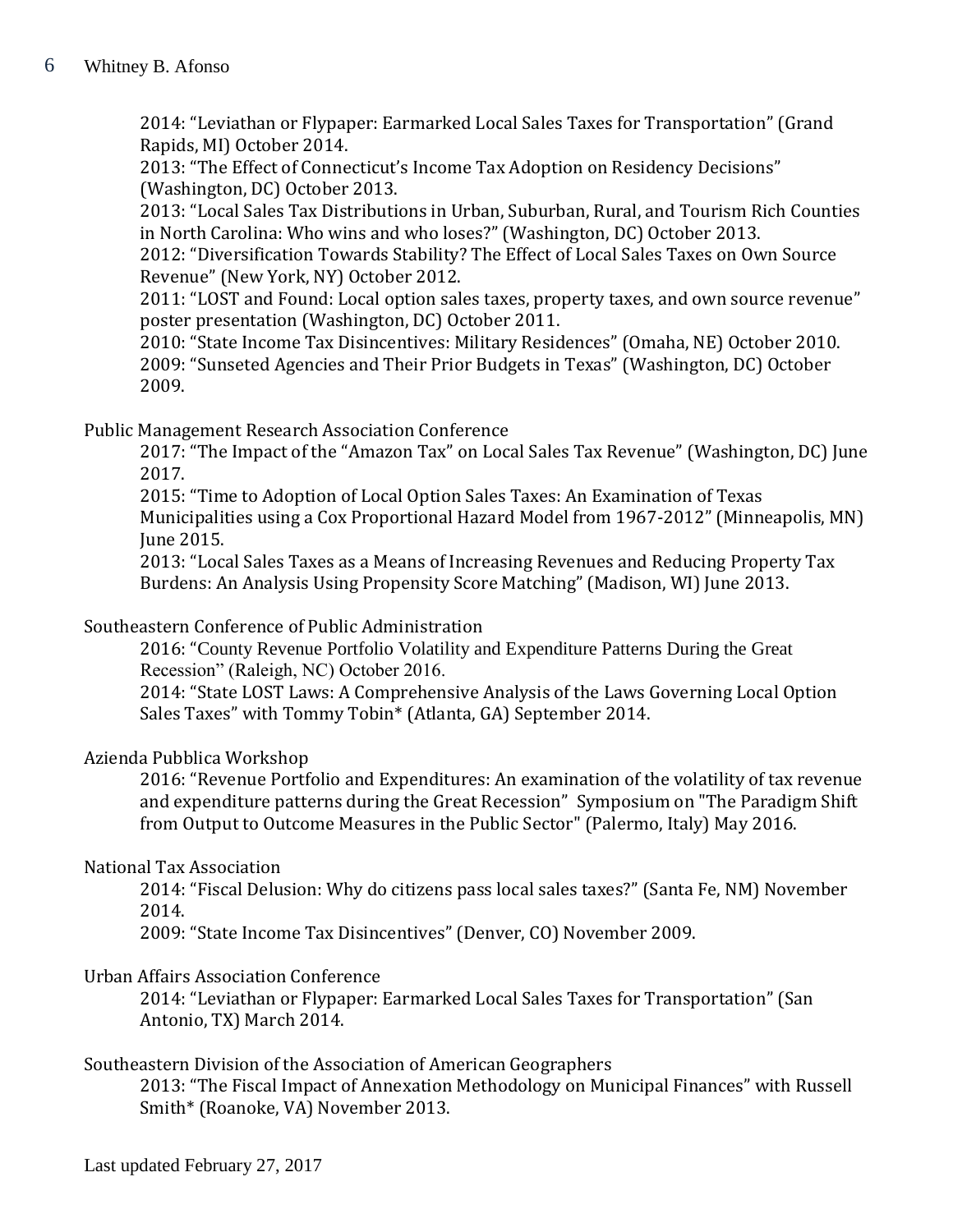#### American Society for Public Administration

2011: "Local Option Sales Taxes: A Guide for Local Budget Makers in Times of Fiscal Crisis" (Baltimore, MD) March 2011.

### International Atlantic Economics Society

2010: "Earmarked Local Option Sales Taxes: Transportation" with Yilin Hou (Charleston, SC) October 2010.

### Western Social Science Association

2010: "Local Option Sales Taxes and Local Revenue Capacity" (Reno, NV) April 2010.

# Association for Public Policy Analysis and Management

2009: "An Analysis of Embryonic Stem Cell Legislation at the State Level" (Washington, DC) November 2009.

\*Co-author made the presentation

# **Panel Chair:**

Association for Budgeting and Financial Management

2016: "Property Tax Issues" (Seattle, WA) October 2016.

2014: "Sales and Consumption Taxation" (Grand Rapids, MI) October 2014.

# Southeastern Conference of Public Administration

2016: "Managing Financial Resources" (Raleigh, NC) October 2016.

#### Public Management Research Association Conference

2015: "Financial Management in a Federal Context" (Minneapolis, MN) June 2015. 2013: "Sector Differences-Public, Private, and Beyond" (Madison, WI) June 2013.

# National Tax Association

2014: "Decision Making in State and Local Public Finance" (Santa Fe, NM) November 2014.

# **Discussant:**

Association for Budgeting and Financial Management

2014: "Tax Incentives: Do They Work? Are They Worth the Cost?" (Grand Rapids, MI) October 2014.

2013: "Empirical Evidence on Tax Policy Reforms" (Washington, DC) October 2013.

Federal, State, and Local Budgets in Jeopardy: A Conference on America's Fiscal Future (School of Public and Environmental Affairs, Indiana University; Bloomington, IN)

2015: Invited Program Discussant

UNC Tax Symposium (Kenan-Flagler Business School's Tax Center, University of North Carolina at Chapel Hill; Chapel Hill, NC)

2015: Invited Program Discussant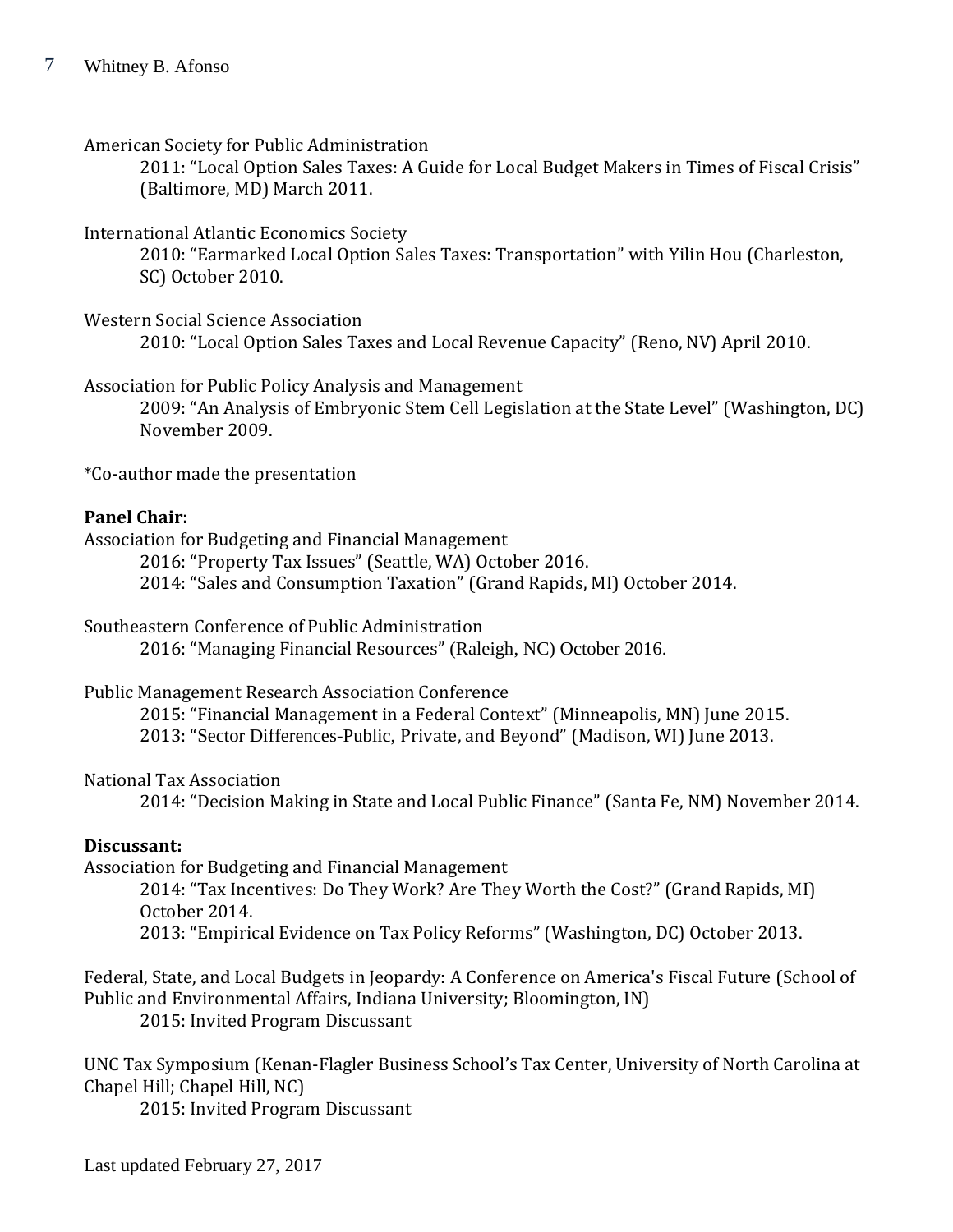# **Invited Presentations and Non-Academic Teaching**

#### 2017:

"Time to Adoption of Local Option Sales Taxes: An Examination of Texas Municipalities" Invited talk. University of Kentucky. (Lexington, KY) February 2017.

"Revenue Forecasting" Session in *Municipal and County Administration* (Chapel Hill, NC) January 2017.

#### 2016:

"State Level Income Taxes: The Best and Worst Case Scenario" Session in *Municipal and County Administration* (Chapel Hill, NC) November 2016.

"Sales Tax Policies" Session in *Municipal and County Administration* (Chapel Hill, NC) November 2016.

"Citizen Engagement" Session in *Budgeting in Local Government* (Chapel Hill, NC) November 2016.

"Tax Efficiency & Equity" Session in *Budgeting in Local Government* (Chapel Hill, NC) November 2016.

"Time to Adoption of Local Option Sales Taxes: An Examination of Texas Municipalities" Invited talk. Indiana University. (Bloomington, IN) October 2016.

"Transparency in Government" Session in Annual Alumni Seminar, The Advisory Group, LLC (Raleigh, NC) October 2016.

"Revenue Forecasting" Session in *Introduction to Local Government Finance:* Group II (Chapel Hill, NC) August 2016.

"Exercises in Revenue Forecasting" Session in *Introduction to Local Government Finance:* Group II (Chapel Hill, NC) August 2016.

"Revenue Forecasting" Session in *Introduction to Local Government Finance:* Group I (Chapel Hill, NC) August 2016.

"Exercises in Revenue Forecasting" Session in *Introduction to Local Government Finance:* Group I (Chapel Hill, NC) August 2016.

"Equity of Local Sales Taxes in North Carolina" Research Webinar for MPA@UNC (Chapel Hill, NC) June 2016.

"Multidisciplinary Mashup: HB2" Roundtable for School of Government Faculty (Chapel Hill, NC) May 2016.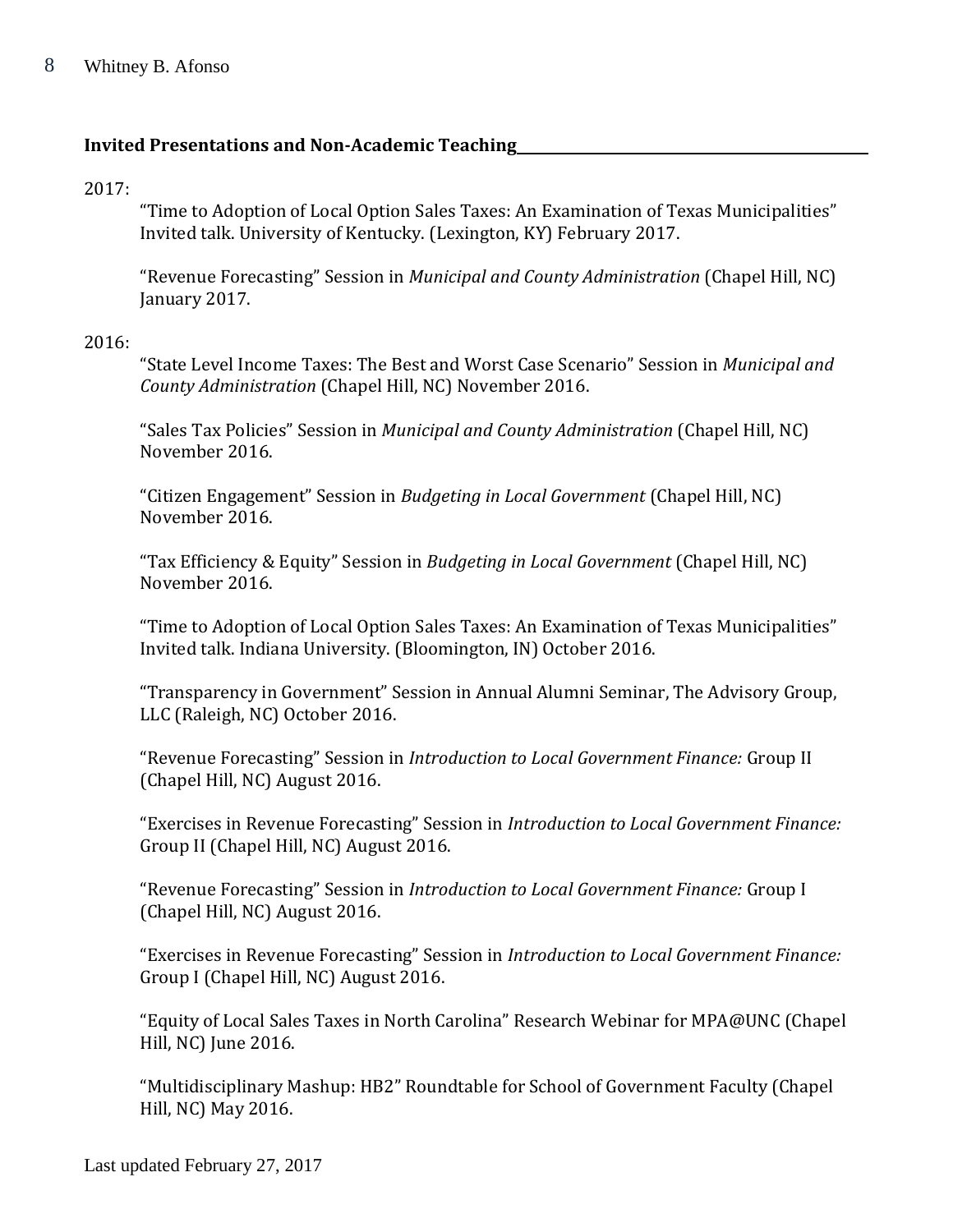#### Whitney B. Afonso 9

#### 2015:

"Accounting for Community Input: Participatory Budgeting in Greensboro" Session facilitator for Spoma Jovanovic at the North Carolina Local Government Budget Association Winter Conference (Asheville, NC) December 2015.

"Revenue Forecasting" Session in *Municipal and County Administration* (Chapel Hill, NC) November 2015.

"Tax Reform" Session in *Public Law for the Public's Lawyers* (Raleigh, NC) November 2015.

"Citizen Engagement" Session in *Budgeting in Local Government* (Chapel Hill, NC) November 2015.

"Tax Efficiency & Equity" Session in *Budgeting in Local Government* (Chapel Hill, NC) November 2015.

"North Carolina's Tax Reform" Session in Annual Alumni Seminar, The Advisory Group, LLC (Raleigh, NC) November 2015.

"The Equity of Local Sales Tax Revenue in North Carolina" Session in Public Administration Conference (Chapel Hill, NC) November 2015.

"Income and Sales Taxes" Session in *Local Government Legislative Update* (Chapel Hill, NC) October 2015.

"State Level Income Taxes: The Best and Worst Case Scenario" Session in *Municipal and County Administration* (Chapel Hill, NC) October 2015.

"Sales Tax Policies" Session in *Municipal and County Administration* (Chapel Hill, NC) October 2015.

"Social Network Analysis of the SOG" Presentation to Faculty and EPA Professionals of the School of Government (Chapel Hill, NC) September 2015.

"Revenue Forecasting" Session in *Introduction to Local Government Finance:* Group II (Chapel Hill, NC) August 2015.

"Exercises in Revenue Forecasting" Session in *Introduction to Local Government Finance:* Group II (Chapel Hill, NC) August 2015.

"Revenue Forecasting" Session in *Introduction to Local Government Finance:* Group I (Chapel Hill, NC) August 2015.

"Exercises in Revenue Forecasting" Session in *Introduction to Local Government Finance:* Group I (Chapel Hill, NC) August 2015.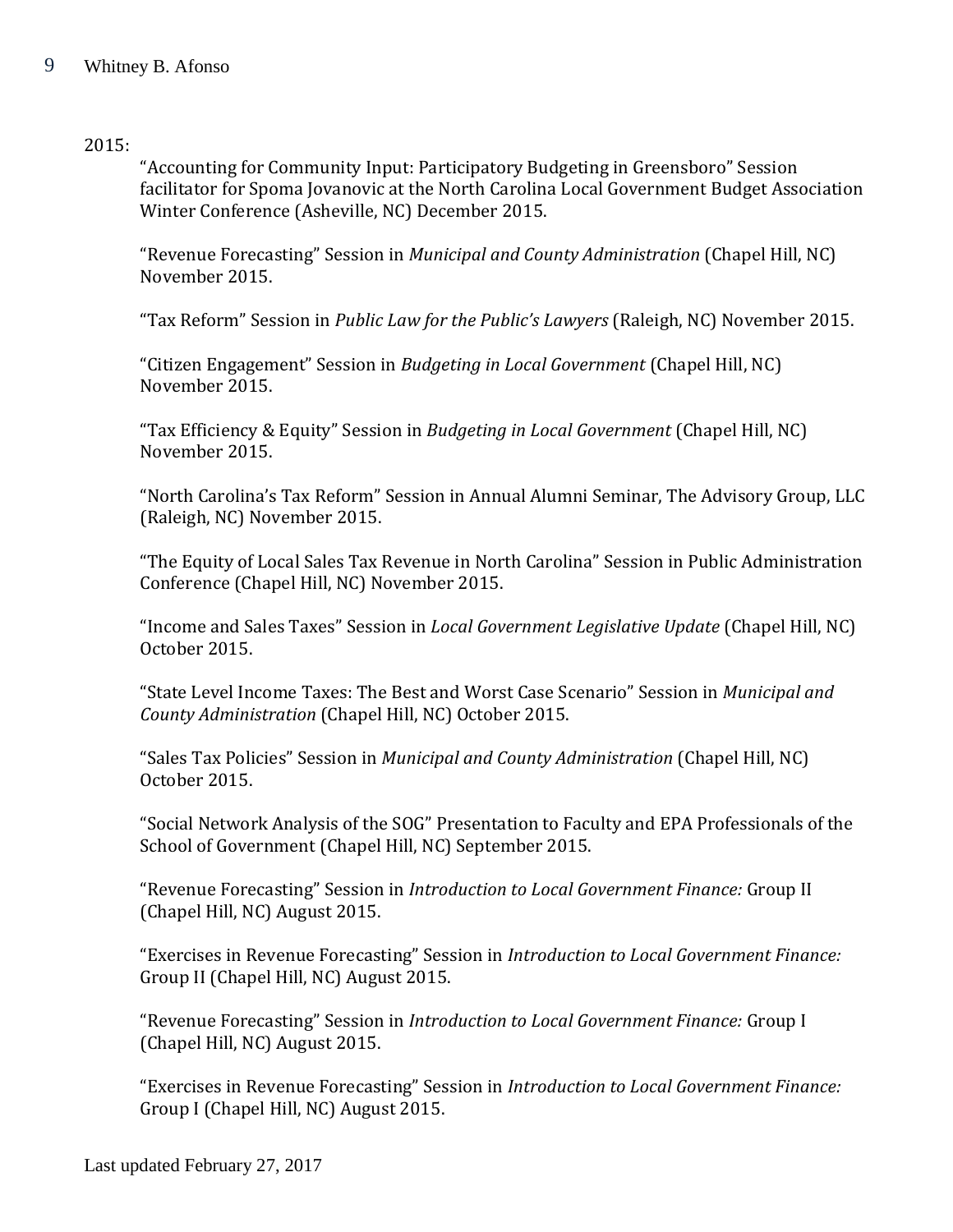"Tax Efficiency and Equity." North Carolina Tax Collectors' Association Annual Conference (Greensboro, NC) April 2015.

"Would You Like a Receipt With That? A Taxpayer Receipt." North Carolina City and County Communicators' Annual Conference (Asheville, NC) March 2015.

"Managing Capital Investments During the Great Recession: The Myth of Elimination." North Carolina City and County Management Seminar (Durham, NC) February 2015.

"Revenue Forecasting" Session in *Municipal and County Administration* (Chapel Hill, NC) January 2015.

#### 2014:

"Cost Accounting for Collaborative Service Delivery" Session facilitator for Zach Mohr at the North Carolina Local Government Budget Association Winter Conference (Pinehurst, NC) December 2014.

"Fiscal Illusion: Munch and Muse." Invited Talk. Environmental Finance Center (Chapel Hill, NC) November 2014.

"Tax Efficiency & Equity" Session in *Budgeting in Local Government* (Chapel Hill, NC) November 2014.

"Evaluating Tax Policy" Session in Annual Alumni Seminar, The Advisory Group, LLC (Raleigh, NC) October 2014.

"Revenue Forecasting" Session in *Introduction to Local Government Finance* (Chapel Hill, NC) August 2014.

"Capital Financing for Local Governments" Session facilitator for Kara Millonzi. North Carolina Local Government Budget Association Summer Conference (Greensboro, NC) July 2014.

"Sales Tax Considerations for your Local Government" Session in *Municipal and County Administration* (Chapel Hill, NC) February 2014.

"State Level Income Taxes: The Best and Worst Case Scenario" Session in *Municipal and County Administration* (Chapel Hill, NC) February 2014.

#### 2013:

"State Income Tax & Local Governments: The Best Defense is a Good Offense" North Carolina Local Government Budget Association Winter Conference (Asheville, NC) December 2013.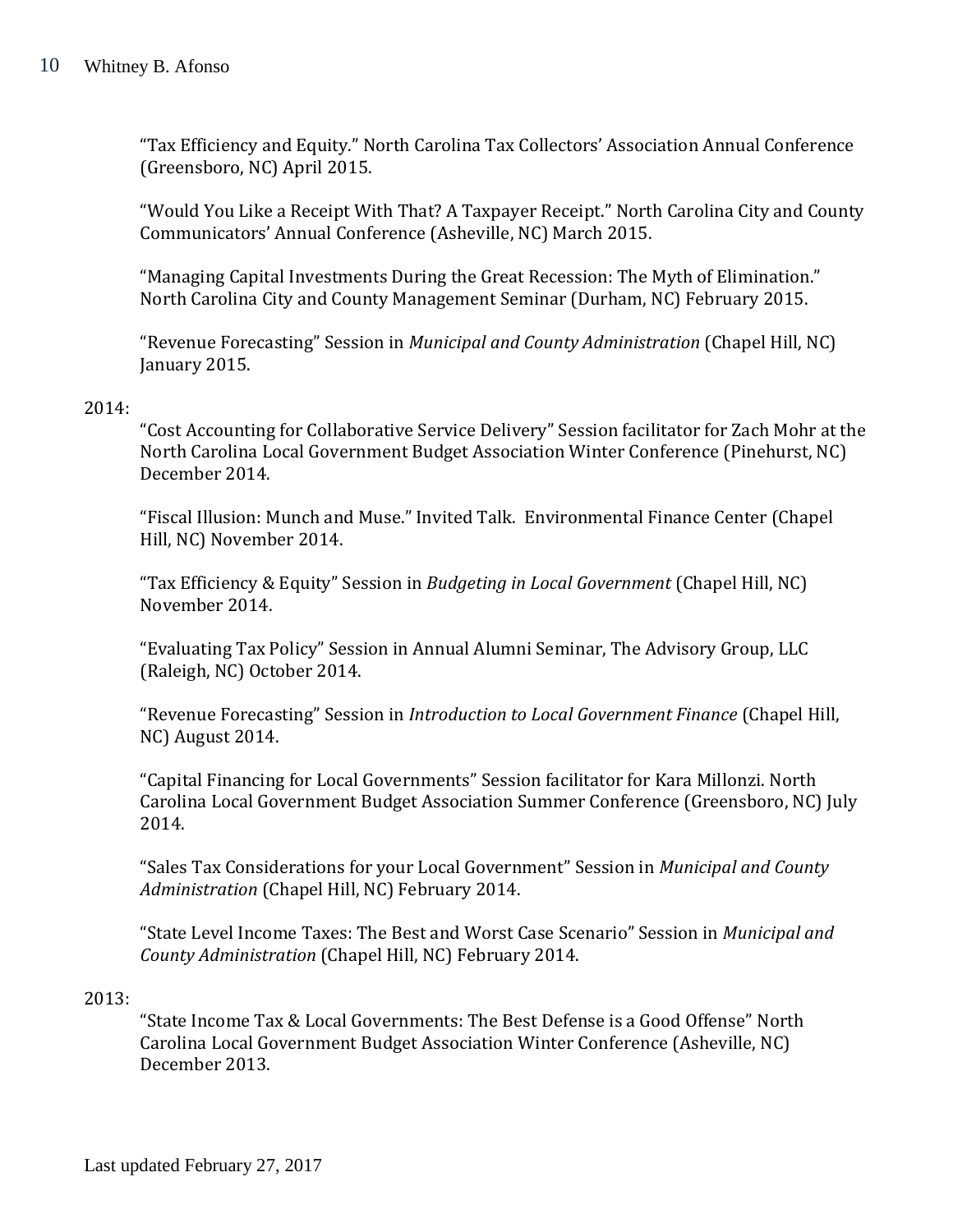"Feeling LOST? Understanding the factors that influence local sales tax revenue" North Carolina Local Government Budget Association Winter Conference (Asheville, NC) December 2013.

"Tax Efficiency & Equity" Session in *Budgeting in Local Government* (Chapel Hill, NC) November 2013.

"Local Sales Tax Distributions in Urban, Suburban, Rural, and Tourism Rich Counties in North Carolina: Who wins and who loses?" Invited talk. The University of Georgia, Department of Public Administration and Policy (Athens, GA) October 2013.

"Budgeting and Finance in Public Administration" Invited lecture for Brian Williams' "Public Administration and Democracy" The University of Georgia, Department of Public Administration and Policy (Athens, GA) October 2013.

"Budgeting and Finance in Public Administration" Invited lecture for Robert Christensen's "Public Administration and Democracy" The University of Georgia, Department of Public Administration and Policy (Athens, GA) October 2013.

"Visualizing Value: Citizen Engagement Through the Budget" North Carolina Local Government Budget Association Summer Conference (Wrightsville Beach, NC) July 2013.

### 2012:

"State Income Tax Disincentives: Military Residences" Invited talk. University of North Carolina (Chapel Hill, NC) March 2012.

"State Income Tax Disincentives: Military Residences" Invited talk. Arizona State University (Phoenix, AZ) January 2012.

"State Income Tax Disincentives: Military Residences" Invited talk. Mississippi State University (Starkville, MS) January 2012.

# 2011:

"State Income Tax Disincentives: Military Residences" Invited talk. Ohio State University (Columbus, OH) December 2011.

"State Income Tax Disincentives: Military Residences" Invited talk. Georgia Southern University (Statesville, GA) December 2011.

#### **Professional Awards**

| Jesse Burkhead Award for Best Manuscript in 2015<br><i>Public Budgeting &amp; Finance</i> (Public Financial Publications, Inc.)     | 2016 |
|-------------------------------------------------------------------------------------------------------------------------------------|------|
| Albert and Gladys Coates Term Award for Faculty Excellence<br>School of Government, The University of North Carolina at Chapel Hill | 2015 |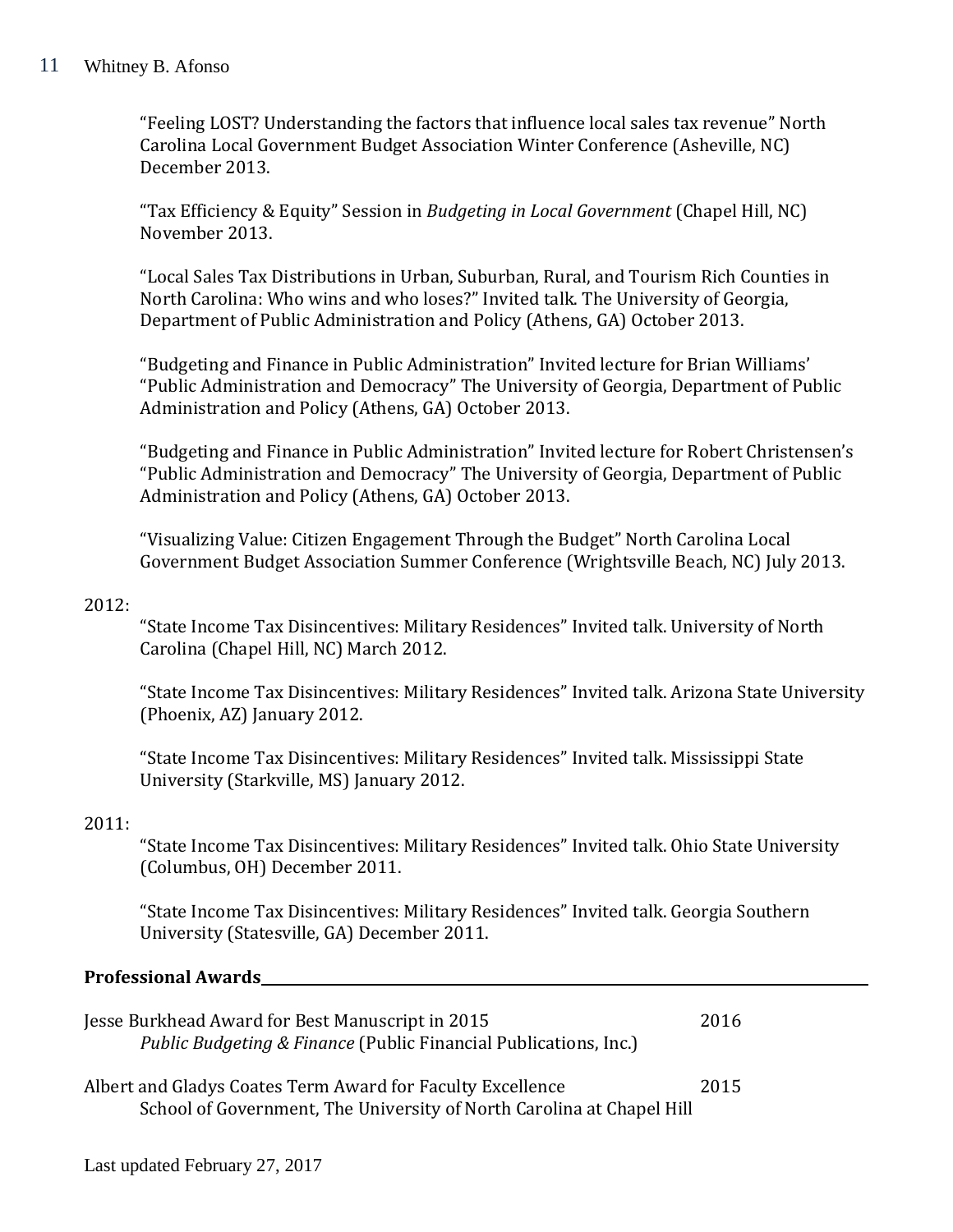| Grant, Project Leader<br>"Network Analysis Map of the School of Government"<br>Innovation Fund (\$13,000)<br>School of Government, The University of North Carolina at Chapel Hill                                                                                                                                                                                                                                                                                          | 2015         |
|-----------------------------------------------------------------------------------------------------------------------------------------------------------------------------------------------------------------------------------------------------------------------------------------------------------------------------------------------------------------------------------------------------------------------------------------------------------------------------|--------------|
| Grant, Project Leader<br>"A Network Analysis of Diffusion of Innovation in U.S. Local Governments"<br>With project leaders: Kim Nelson and Carl Stenberg (\$33,000).<br>School of Government, The University of North Carolina at Chapel Hill                                                                                                                                                                                                                               | 2014         |
| Nominated for:<br>Albert and Gladys Hall Coates Term Professorship for Excellence in Teaching<br>School of Government, The University of North Carolina at Chapel Hill                                                                                                                                                                                                                                                                                                      | 2014         |
| Michael Curro Award for Best Student Paper<br>Association for Budgeting and Financial Management                                                                                                                                                                                                                                                                                                                                                                            | 2010         |
| <b>Service to the Profession</b>                                                                                                                                                                                                                                                                                                                                                                                                                                            |              |
| North Carolina HB 287 Fire Service Volunteerism Steering Committee                                                                                                                                                                                                                                                                                                                                                                                                          | 2016-Present |
| 2016 Conference Program Committee, Member<br>Association of Budgeting and Financial Management                                                                                                                                                                                                                                                                                                                                                                              | 2015-2016    |
| Participatory Budgeting Research Board Member<br>Greensboro, North Carolina                                                                                                                                                                                                                                                                                                                                                                                                 | 2015-2016    |
| <b>Occasional Reviewer</b><br>American Review of Public Administration<br>International Journal of Public Administration<br>Journal of Public Administration and Theory<br>Journal of Public Budgeting, Accounting, and Financial Management<br>Journal of Public Policy<br><b>National Taxation Journal</b><br><b>Public Administration Quarterly</b><br><b>Public Budgeting &amp; Finance</b><br><b>Public Finance Review</b><br><b>State and Local Government Review</b> | 2013-Present |
| Site Visitor, Trainee<br>National Association of Schools of Public Affairs and Administration (NASPAA)                                                                                                                                                                                                                                                                                                                                                                      | 2013-Present |
| Planning Committee, Member<br>North Carolina Local Government Budget Association's Semiannual Conference                                                                                                                                                                                                                                                                                                                                                                    | 2013-Present |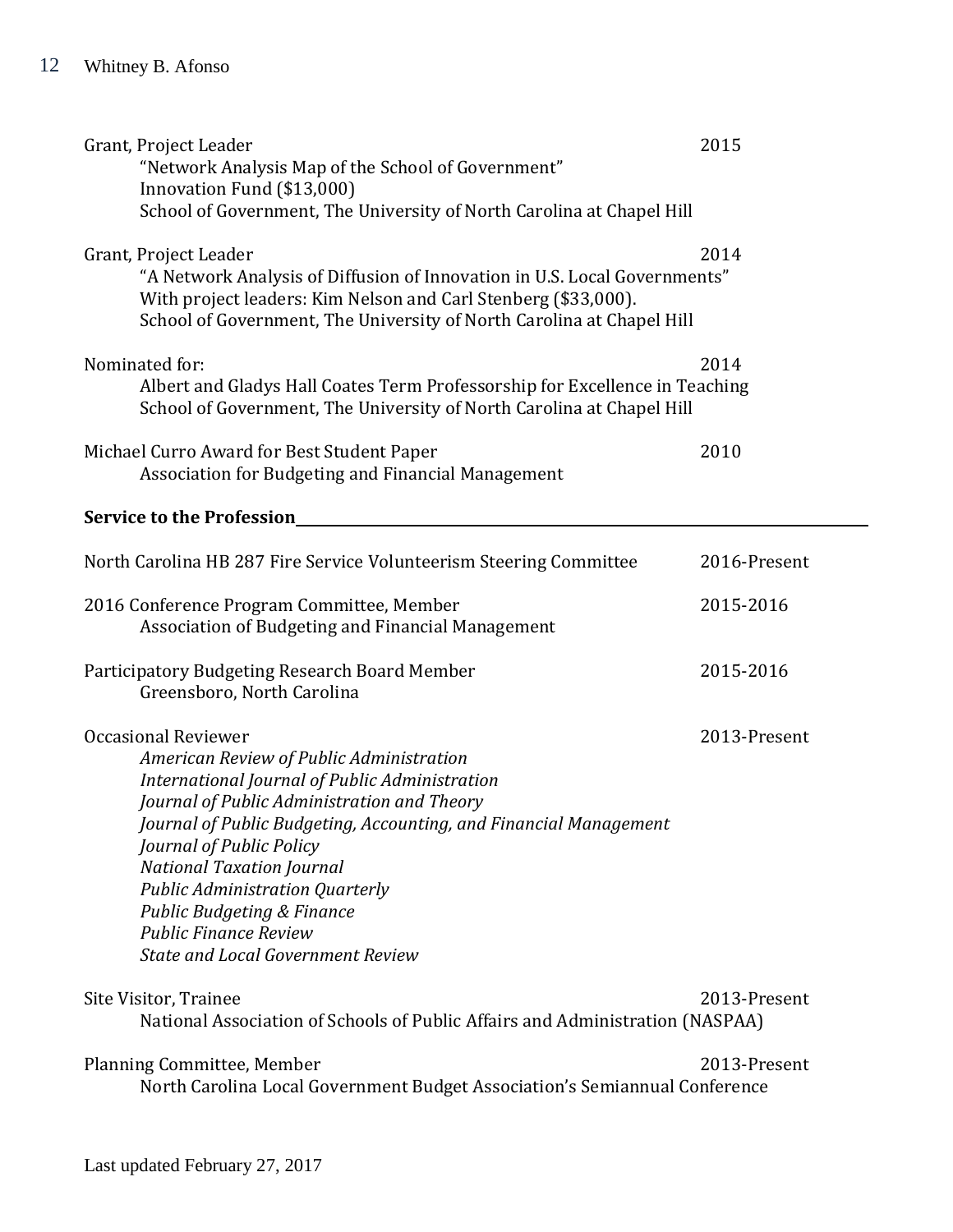| Head Judge for the Graduate Student Poster Session<br>Association for Budgeting and Financial Management | 2013      |
|----------------------------------------------------------------------------------------------------------|-----------|
| Co-Chair, Doctoral Students of Public Administration                                                     | 2008-2010 |
| Department of Public Administration and Policy, The University of Georgia                                |           |

**School Service** Faculty Coordinator, Budgeting in Local Government Course 2017-Current Liaison, North Carolina Local Government Budget Association 2016-Current Member, Academic Policy Advisory Committee 2016-Current Member, MPA Curriculum Committee 2016-Current Member, MPA Reinstatement Committee 2016-Current Co-Coordinator, Budgeting in Local Government Course 2016 Member, Public Management Faculty Recruitment Committee 2016 Member, School of Government Faculty Recruitment Committee 2015-Current Member, MPA Thesis Substitute Committee 2015-Current Member, School of Government's Foresight Committee 2015-2016 Member, APT Policy Revision Committee 2015 Member, Dean's Advisory Council 2014-Current Member, Deil Wright Lecture Committee 2014-Current Member, Host Committee for 2017 PMRC 2014-2016 MPA Portfolio Committee Angelica Arnold (Chair) Spring 2017 Becca Baas (Chair) Spring 2017 Janice Blevins (Chair) Spring 2017 Lindsay Carter (Chair) Spring 2017 Clara Von Ins (Chair) Spring 2017 Ashlea Hitchcock (Chair) Fall 2016 Chelsea Locklear (Chair) Fall 2016 Andrea Ponikvar Fall 2016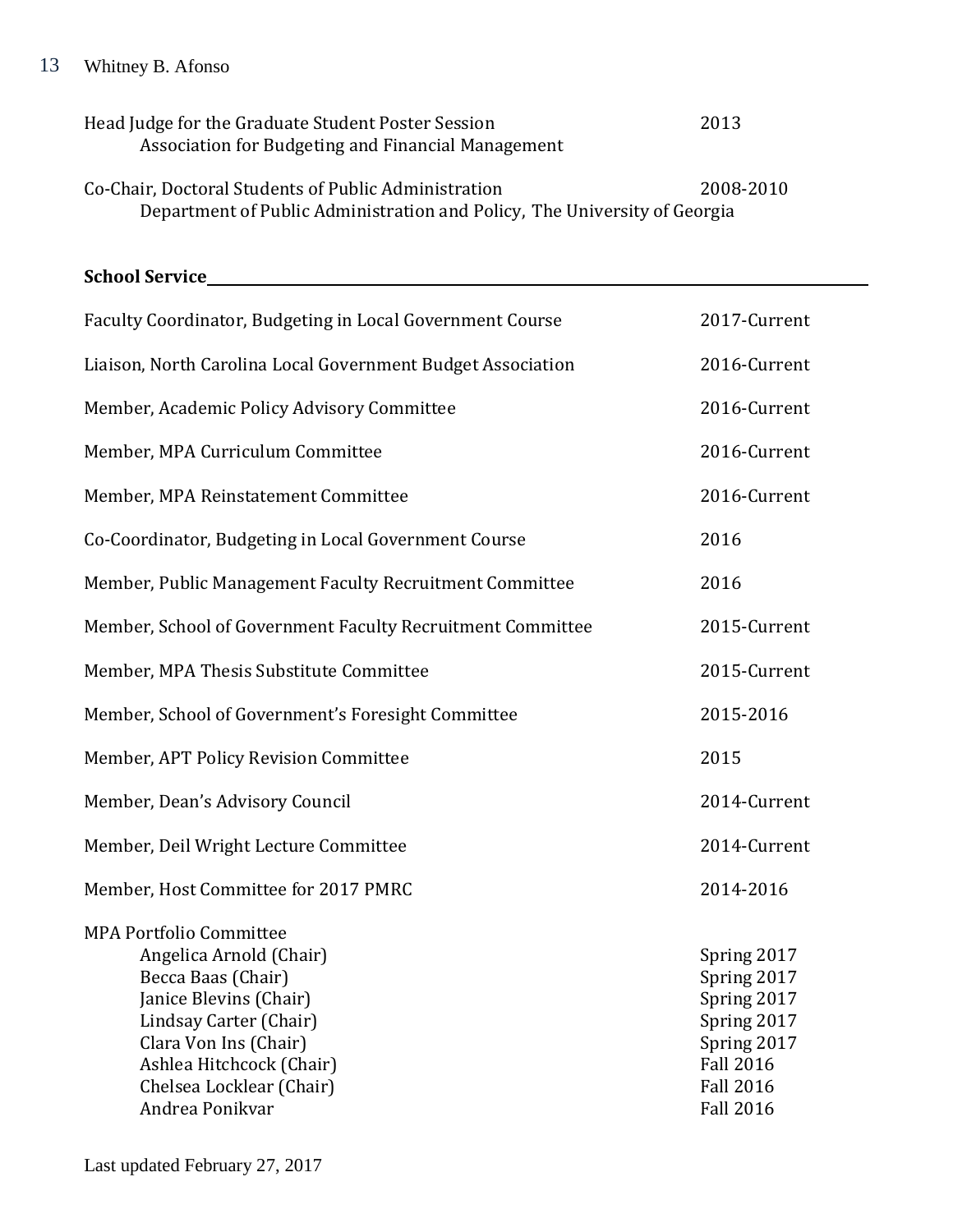| Patricia Bradley (Chair)<br>Stephen Baxter (Chair)        | Summer 2016<br>Summer 2016 |
|-----------------------------------------------------------|----------------------------|
| Laura Hawkes                                              | Summer 2016                |
| Paula Dibley (Chair)                                      | <b>Fall 2015</b>           |
| Kiia Owens (Chair)                                        | <b>Fall 2015</b>           |
| Kelly Kleinkort                                           | <b>Fall 2015</b>           |
| Anna McGeehan (Chair) <sup>2</sup>                        | Spring 2015                |
| Maia Knox (Chair) <sup>3</sup>                            | Spring 2015                |
| Brittany Clark <sup>4</sup>                               | Spring 2015                |
| Nathan Hawthorne <sup>5</sup>                             | Spring 2015                |
| Ruth Rivas (Chair)                                        | <b>Fall 2014</b>           |
| Jessica Sherrod (Chair) <sup>6</sup>                      | Spring 2014                |
| Jenifer Della Valle                                       | Spring 2014                |
| Sophia Lafferty-Hess7                                     | Spring 2014                |
| Catherine Jahnes <sup>8</sup>                             | Spring 2014                |
| Member, Assistant Librarian Search Committee              | Spring-Fall 2014           |
| Member, Proposal Committee to Host 2017 PMRC              | Spring 2014                |
| Member, Local Government Finance Committee                | 2013-Current               |
| Member, SOG External Speaker Series                       | 2013-Current               |
| Coordinator, SOG MPA Faculty Research Brownbag Series     | 2013-Current               |
| Member, MPA Program Manager Search Committee              | Winter 2013-2014           |
| Member, MPA@UNC Career Services Director Search Committee | Summer 2013                |
| Member, Masters of Public Administration Policy Committee | 2012-Current               |
| <b>MPA Capstone Committee Member</b><br>Sana Khan         | 2012-2013                  |

Daniel Baird<sup>9</sup> Mark Mallon<sup>10</sup>

 $\overline{a}$ 

<sup>2</sup> Nominated for the Deil Wright Research Paper Award.

<sup>&</sup>lt;sup>3</sup> Nominated for the Deil Wright Research Paper Award.

<sup>4</sup> Nominated for the Nanette Mengel Communications Award.

<sup>5</sup> Nominated for the Nanette Mengel Communications Award.

<sup>&</sup>lt;sup>6</sup> Winner of the Deil Wright Research Paper Award. Nominated for the Nanette Mengel Communications Award.

<sup>7</sup> Nominated for the Nanette Mengel Communications Award.

<sup>8</sup> Winner of the Deil Wright Research Paper Award.

<sup>9</sup> Winner of the Nanette Mengel Communications Award.

<sup>&</sup>lt;sup>10</sup> Nominated for the Deil Wright Best Capstone Paper Award.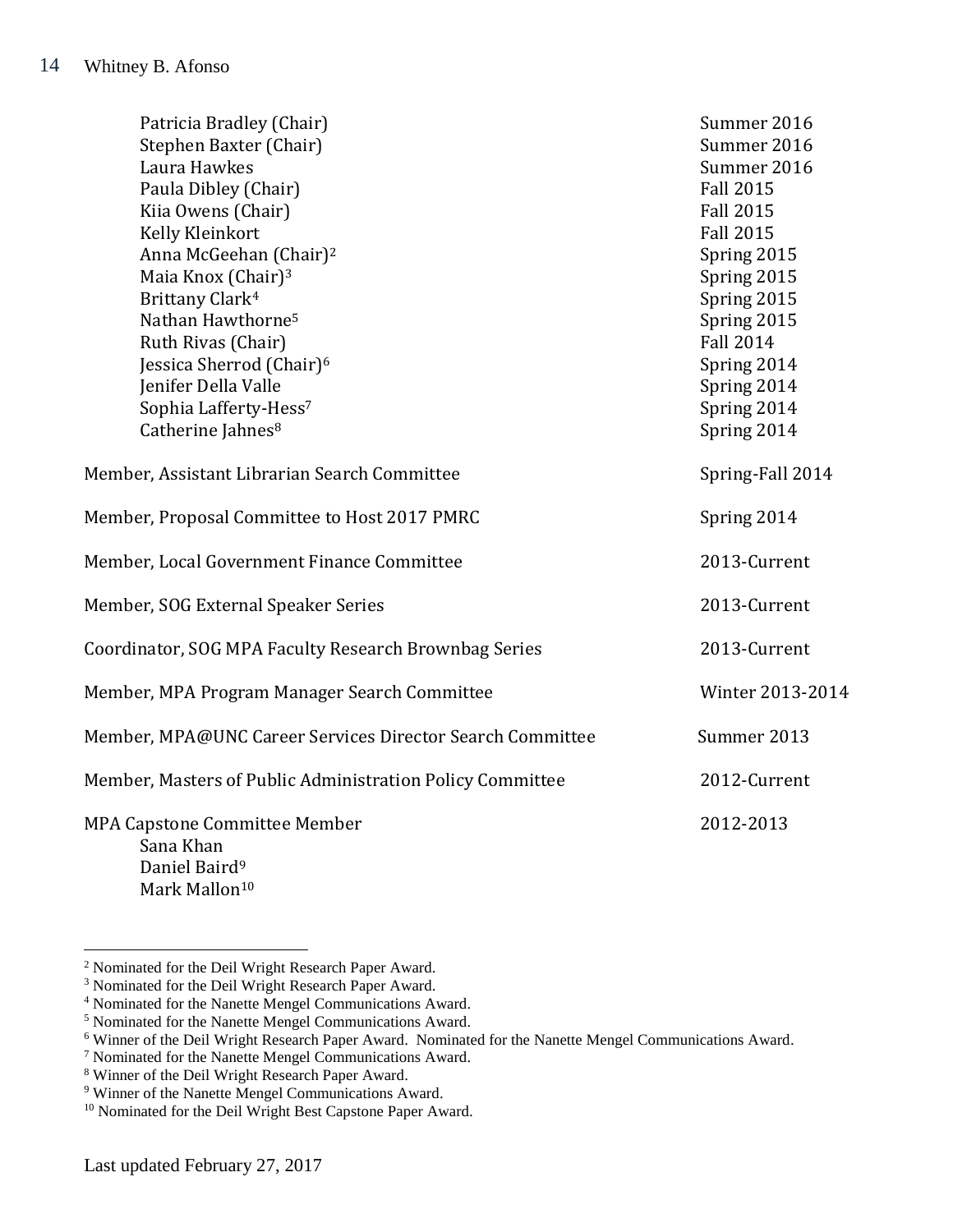# **Professional Memberships**

#### **Current:**

American Society for Public Administration Association for Budgeting and Financial Management National Tax Association North Carolina Local Government and Budget Association Public Management Research Association Urban Affairs Association

#### **Previous:**

Association for Public Policy Analysis and Management Western Social Science Association